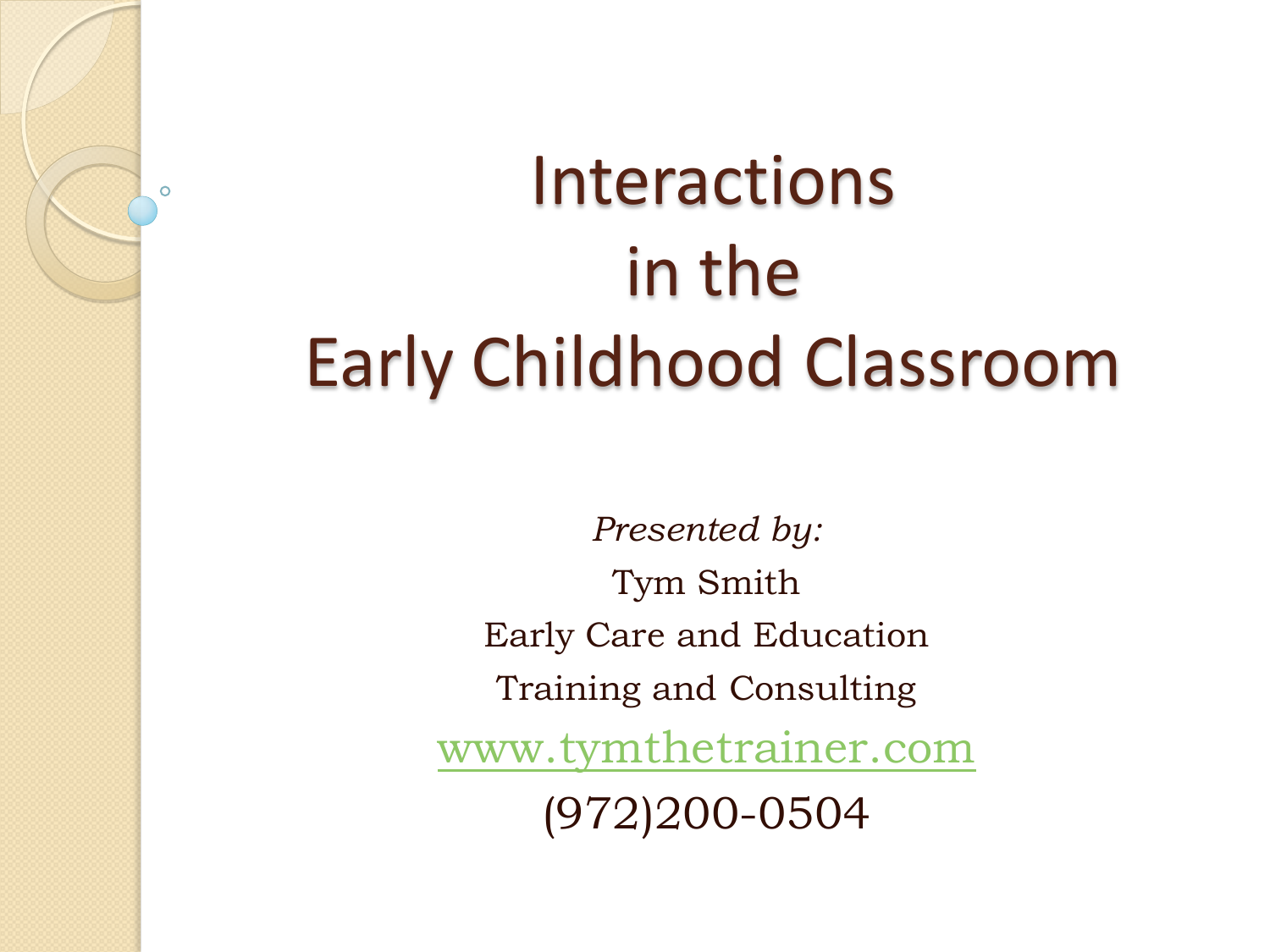## General Responsibilities of the Caregiver

- You must know and comply with minimum standards
- Know which children you are accountable for
- Know every child's name and age
- Supervise children at all times, adjusting to each child's different age and ability
- Ensure that children are not out of control
- Be free from duties not directly involving the children, such as administrative duties, meal preparation, and/or janitorial duties
- You must interact with children in a positive way
- Foster developmentally appropriate independence in children through planned, flexible activities
- Show appreciation of children's efforts and accomplishments
- Communicate with other staff members
- You must know the indoor and outdoor layout of the child care center
- Be aware of neighborhood circumstances, hazards, and risks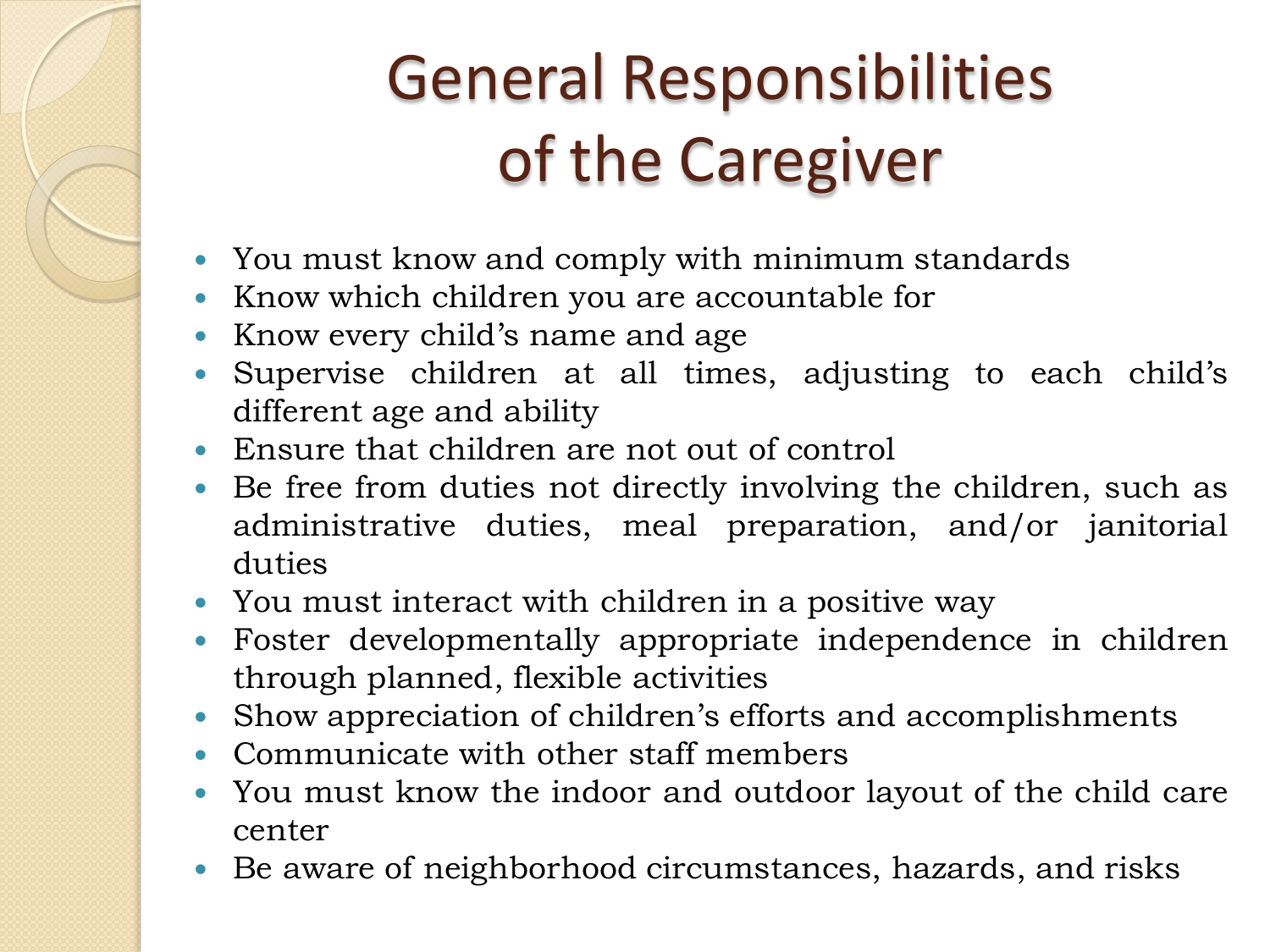#### What your Activity Plan Should Include

- The group the activity plan is designed for and the dates
- A variety of activities daily
- Indoor and outdoor play in which children use large and small muscles
- A balance of active and quiet play including group and individual activities, both indoors and outdoors
- Regular meal and snack times
- Supervised nap times
- Both child-initiated and adult-initiated activities
- Sufficient time for activities and routines so that children can progress at their own development
- No long waiting periods between activities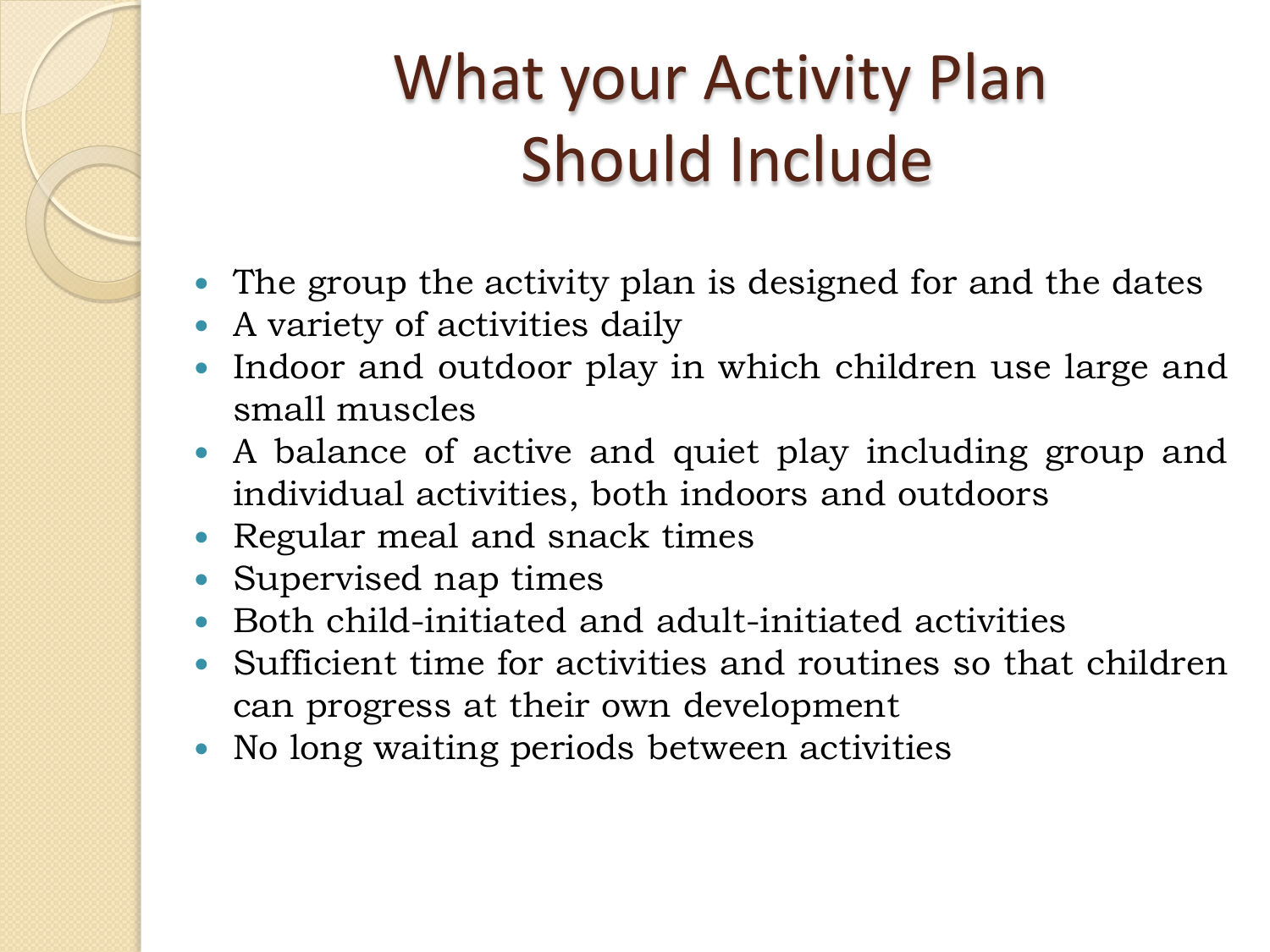# Key Ingredients to Interactions

- Characteristics of individual staff members
- Age appropriate conversations
- Having a mixture of child-initiated and adult-initiated conversations
- Staff is to interact while maintaining supervision and health and safety
- Staff maintains guidance of the group
- Communication between staff members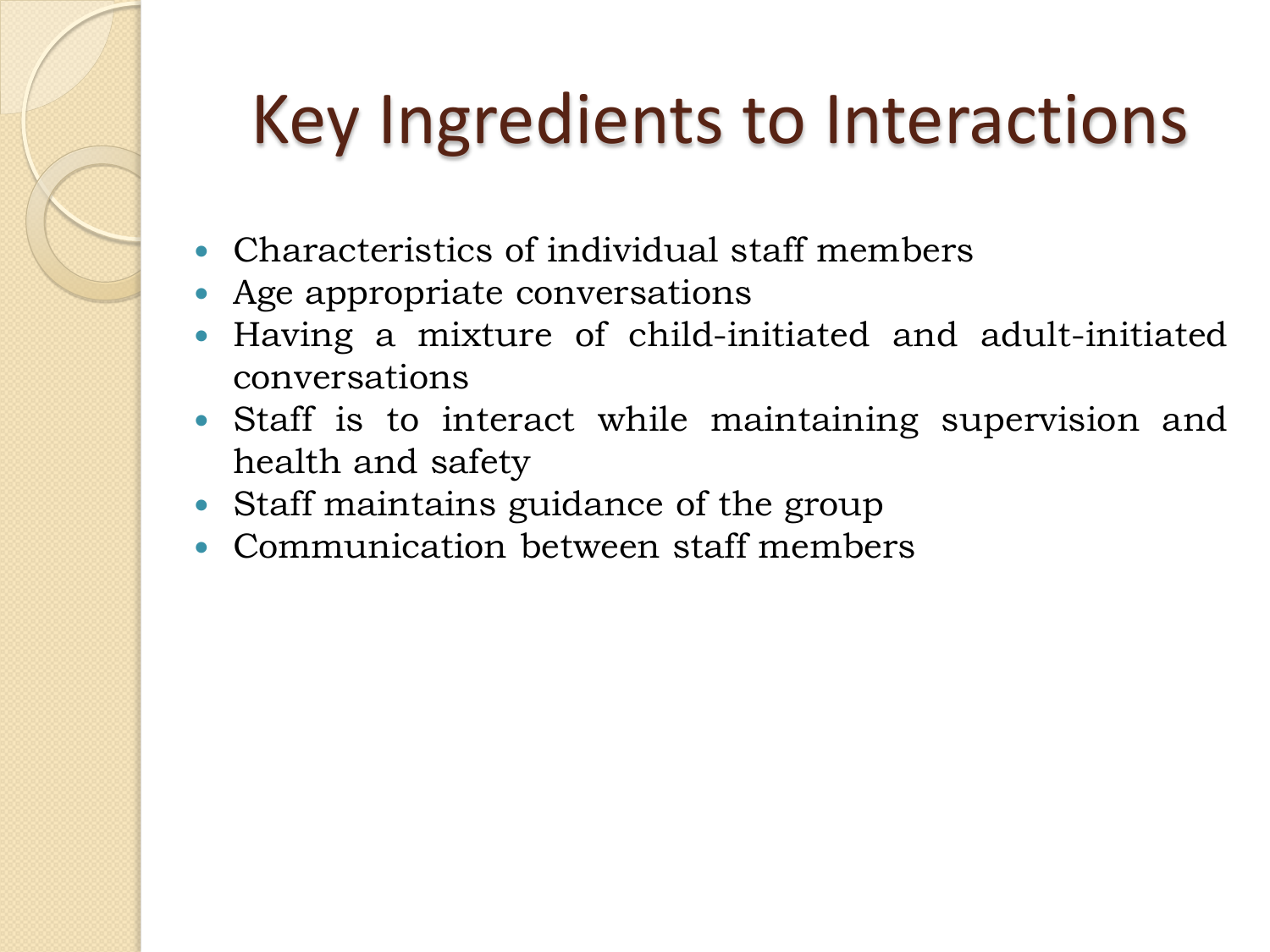## Step One

*Teachers interact frequently with children showing affection, interest, and respect*

- Teachers interact nonverbally by smiling, touching, holding
- Teachers speak with children at eye level
- Teachers talk and listen to children during activities and routines
- Teachers seek meaningful conversations
- Teachers give one-on-one attention to infants during feeding and diapering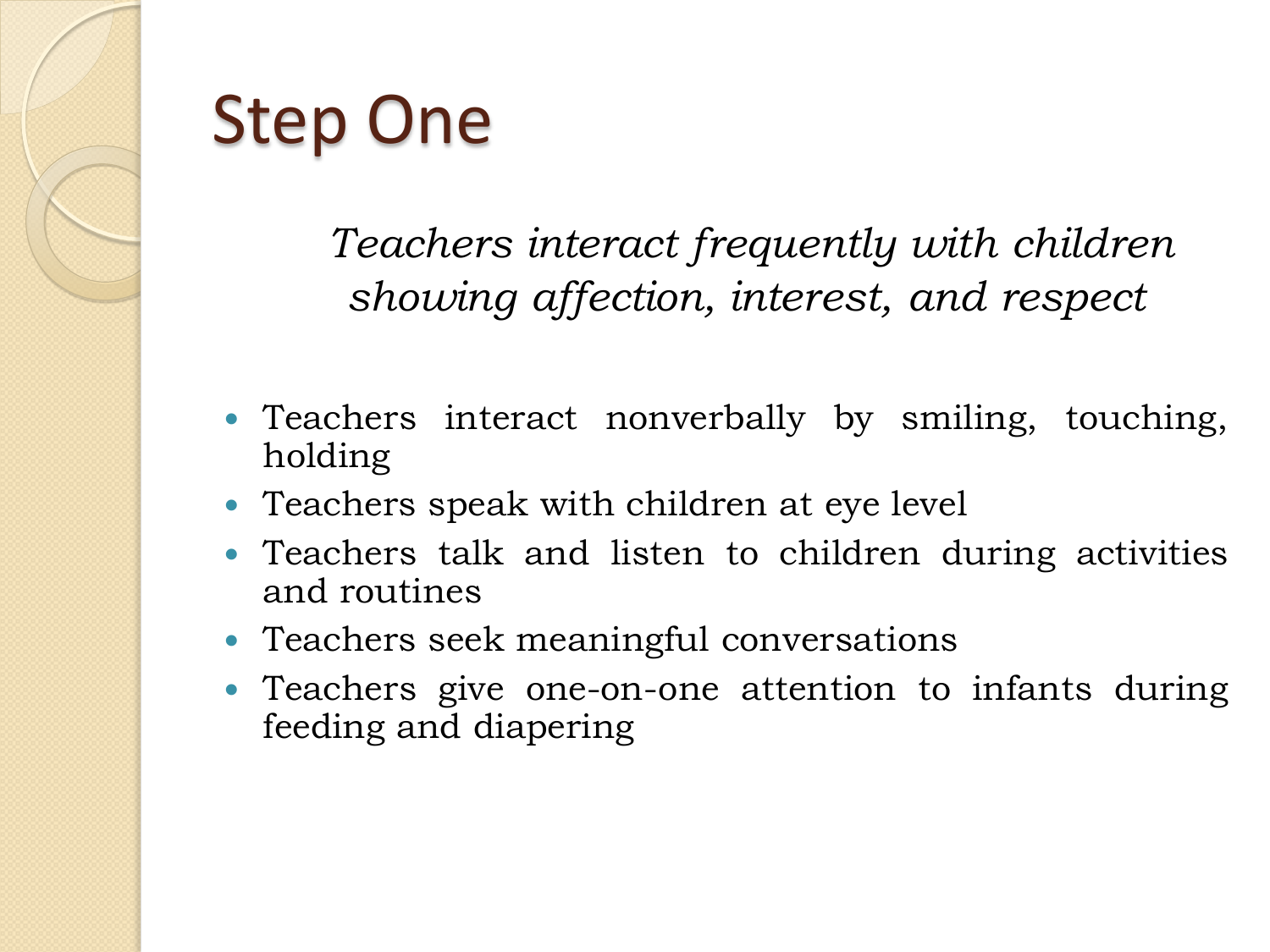# Step Two

#### *Teachers are available and responsive to children*

- Quickly comfort infants in distress
- Reassure crying toddlers
- Listen to children with attention and respect
- Respond to children's questions and requests
- Teachers are aware if the activities of the entire group, even when dealing with a smaller group; staff position themselves strategically and look up often from the involvement
- Teachers spend time observing each child without interrupting an activity-involved child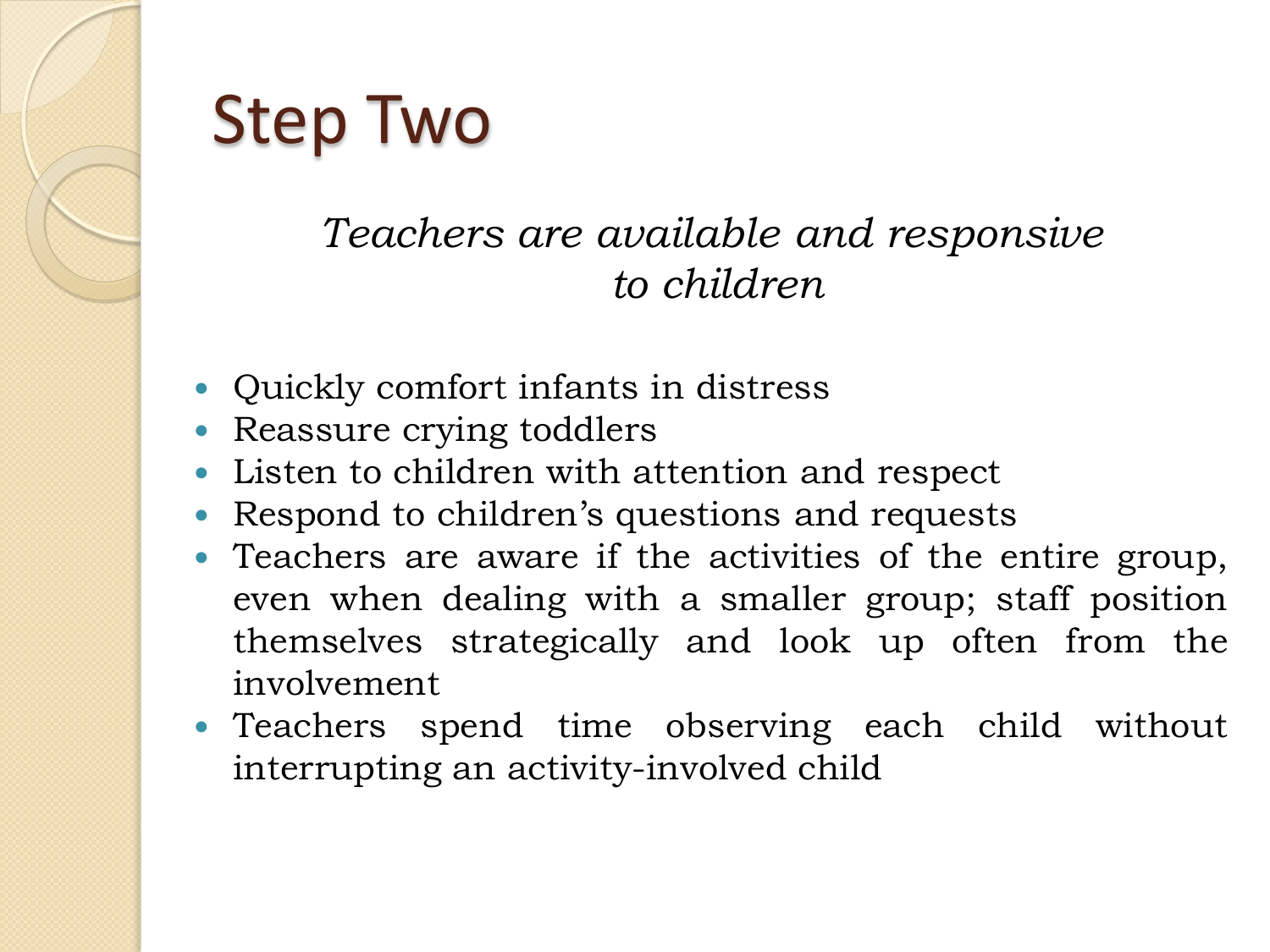## Step Three

*Teachers speak with children in a friendly, positive, courteous manner*

- Speak with individual children often
- Ask open-ended questions
- Call children by name
- Include children in conversations, describe actions, experiences, and events; listen and respond to children's comments and suggestions
- Teachers talk with individual children, and encourage children of all ages to use language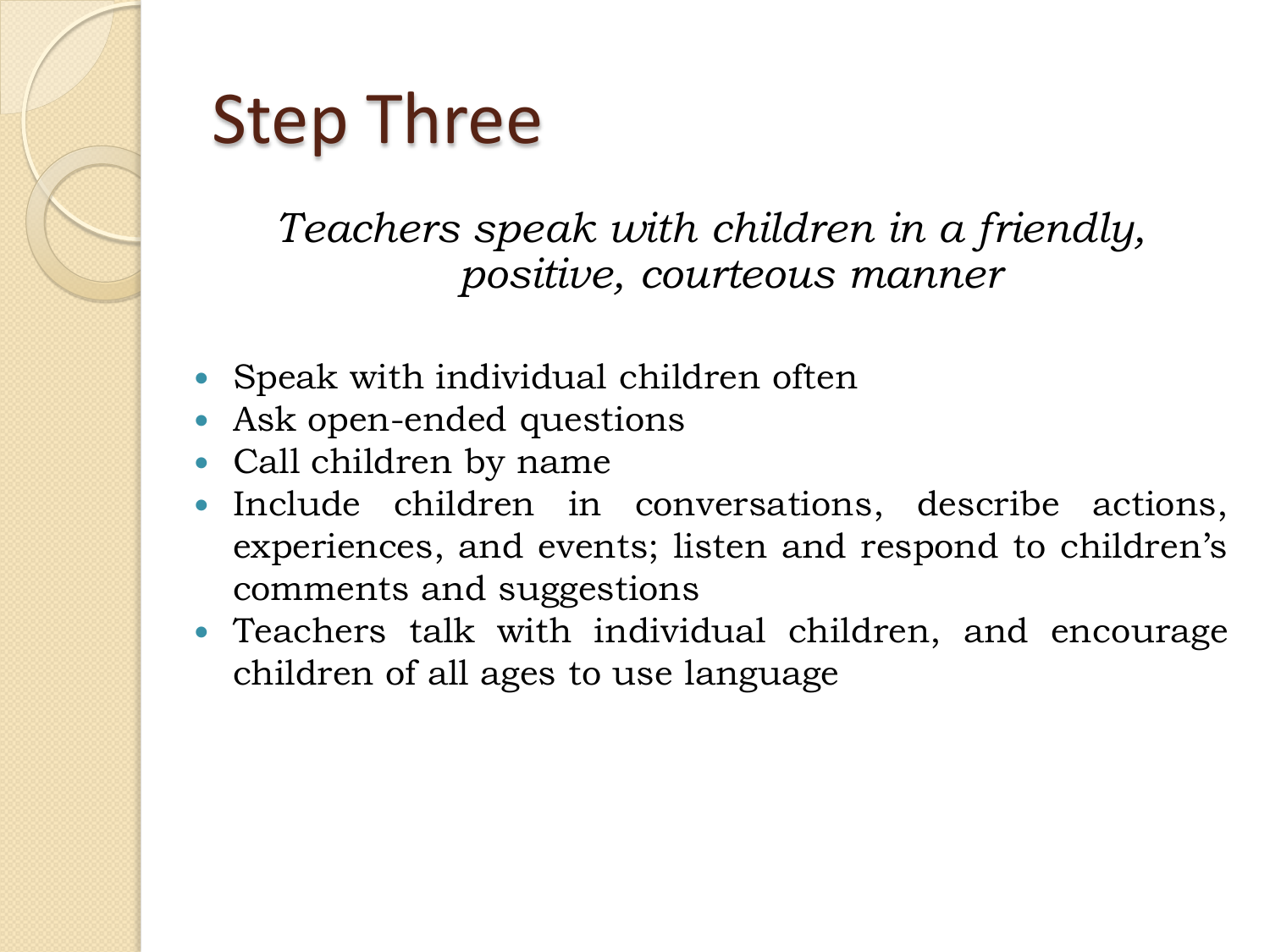

#### Step Four

- Teachers treat children of all races, religions, family backgrounds, and cultures with equal respect and considerations
- Teachers provide children of both sexes with equal opportunities to take part in all activities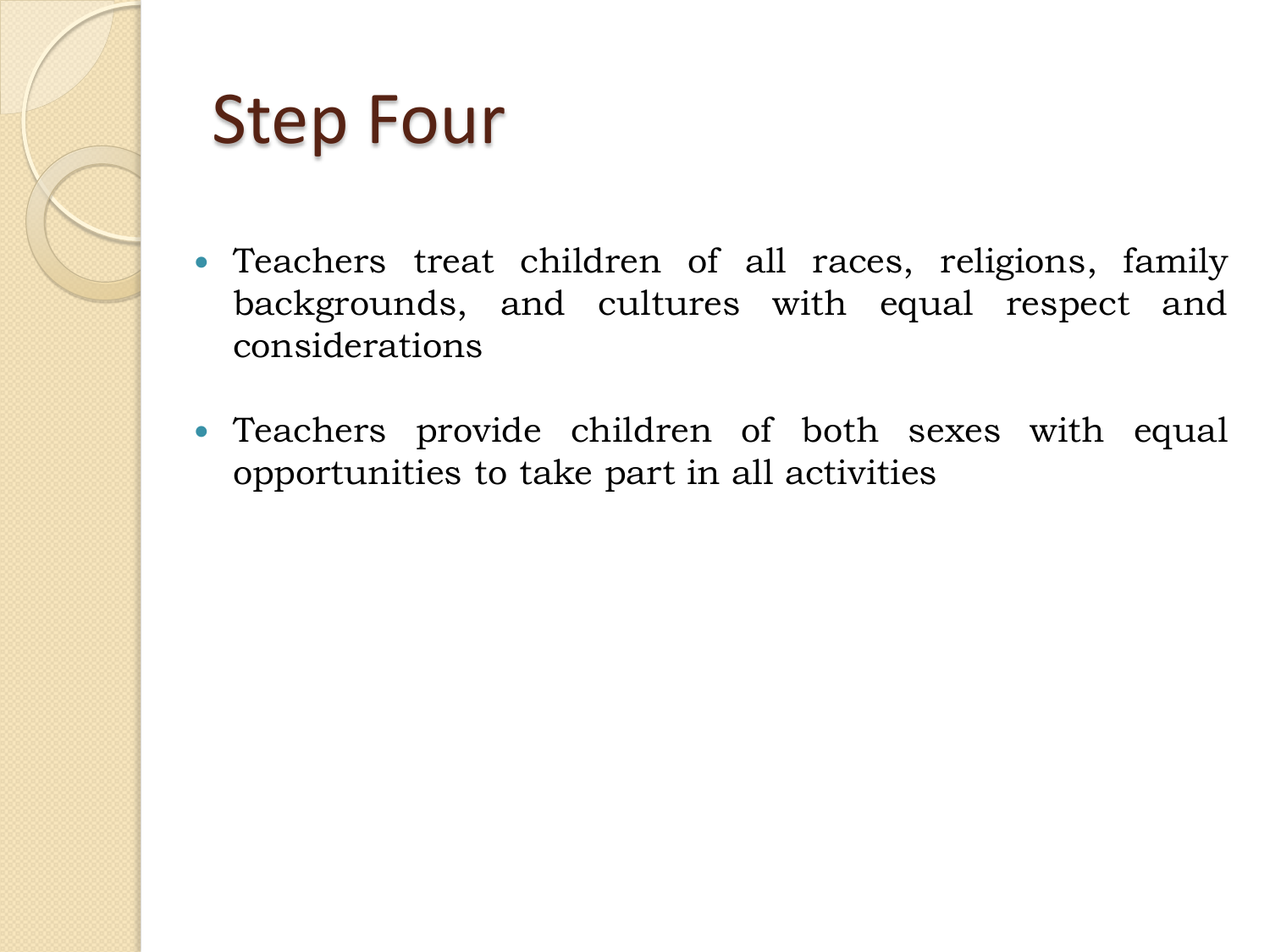

#### Step Five

- Teachers encourage children's development of independent functioning, as appropriate
- Teachers foster the development of age-appropriate selfhelp skills such as picking up toys, wiping spills, personal grooming (toilet and hand-washing), obtaining and caring for materials, and other skills

*Note: Cultural perspectives of family or community may influence expectations for independence*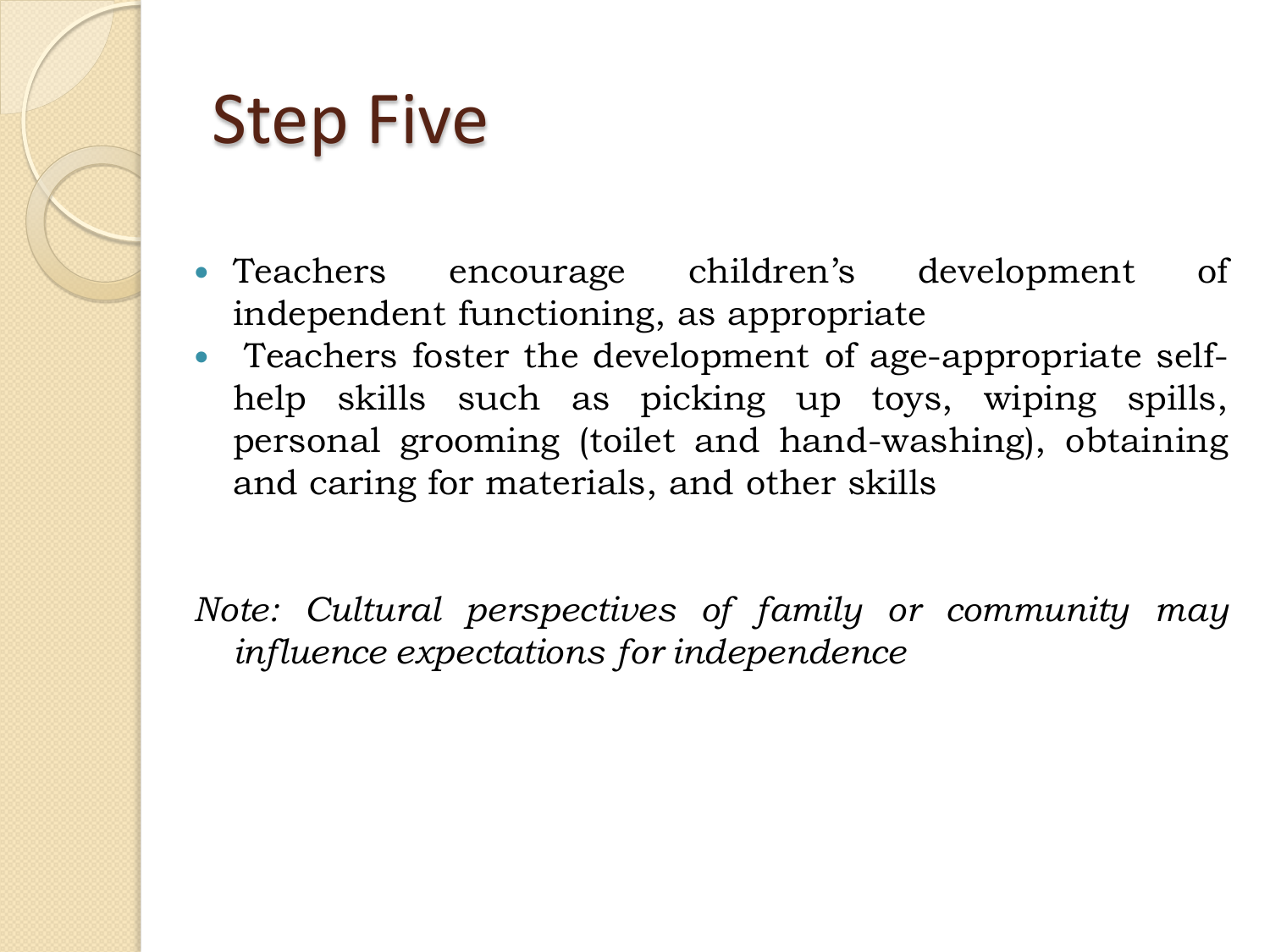# Step Six

*Teachers facilitate the development of responsibility, self-regulation, and self-control in children*

- Teachers set clear, consistent, fair limits for classroom behavior and in the case of older children, help them set their own limits
- Teachers use children's mistakes as learning opportunities, describing the situation and encouraging children's evaluation of the problem rather than imposing the solution
- Teachers encourage appropriate behavior, patiently reminding children of rules and their rationale as needed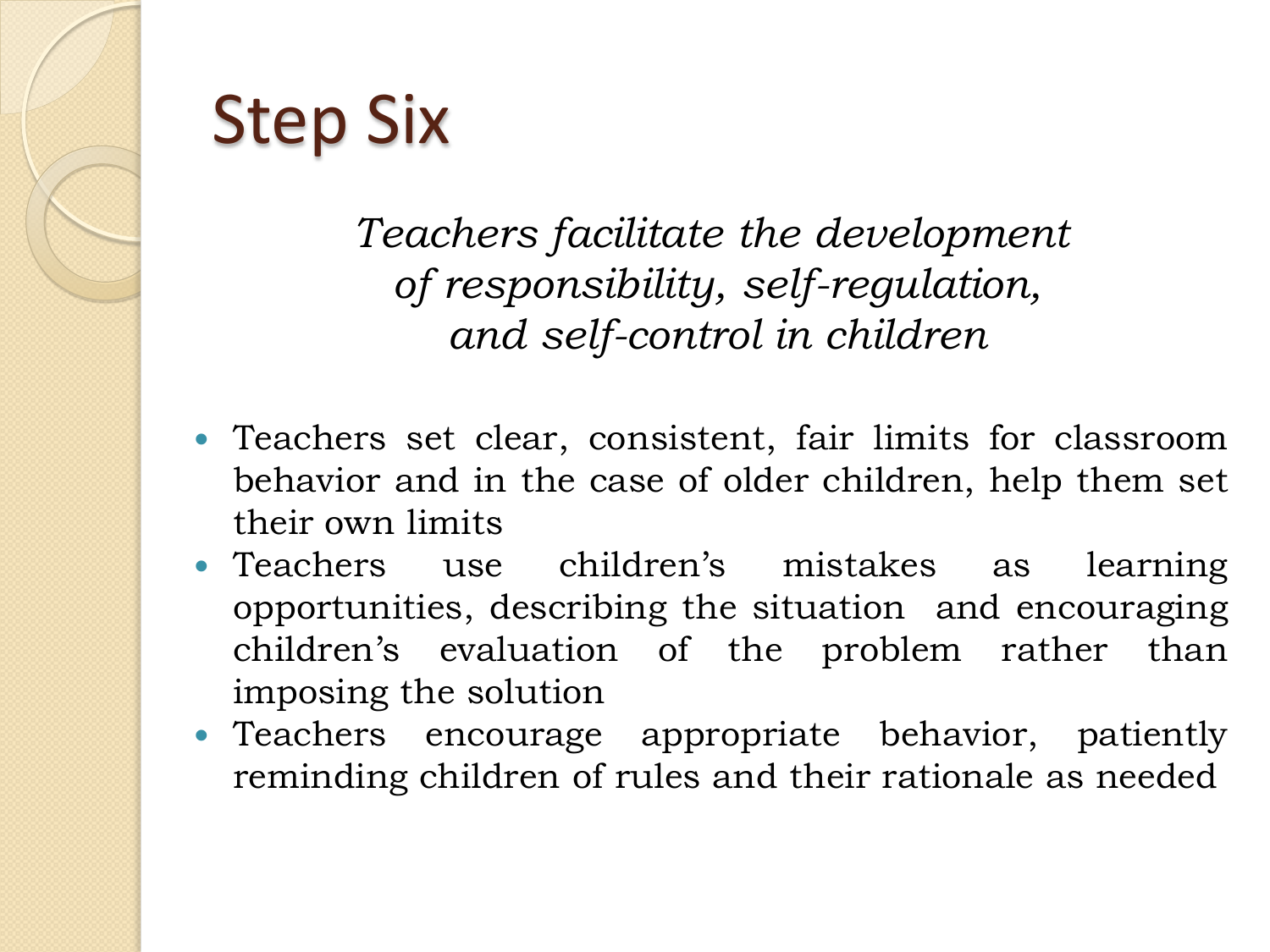

# Step Six (cont.)

*Teachers do not use corporal punishment or other negative discipline methods that hurt, humiliate, or frighten children*

- Food or beverage is never withheld as a form of discipline
- The environment is arranged so that a minimal number of "No's" are used, especially with younger children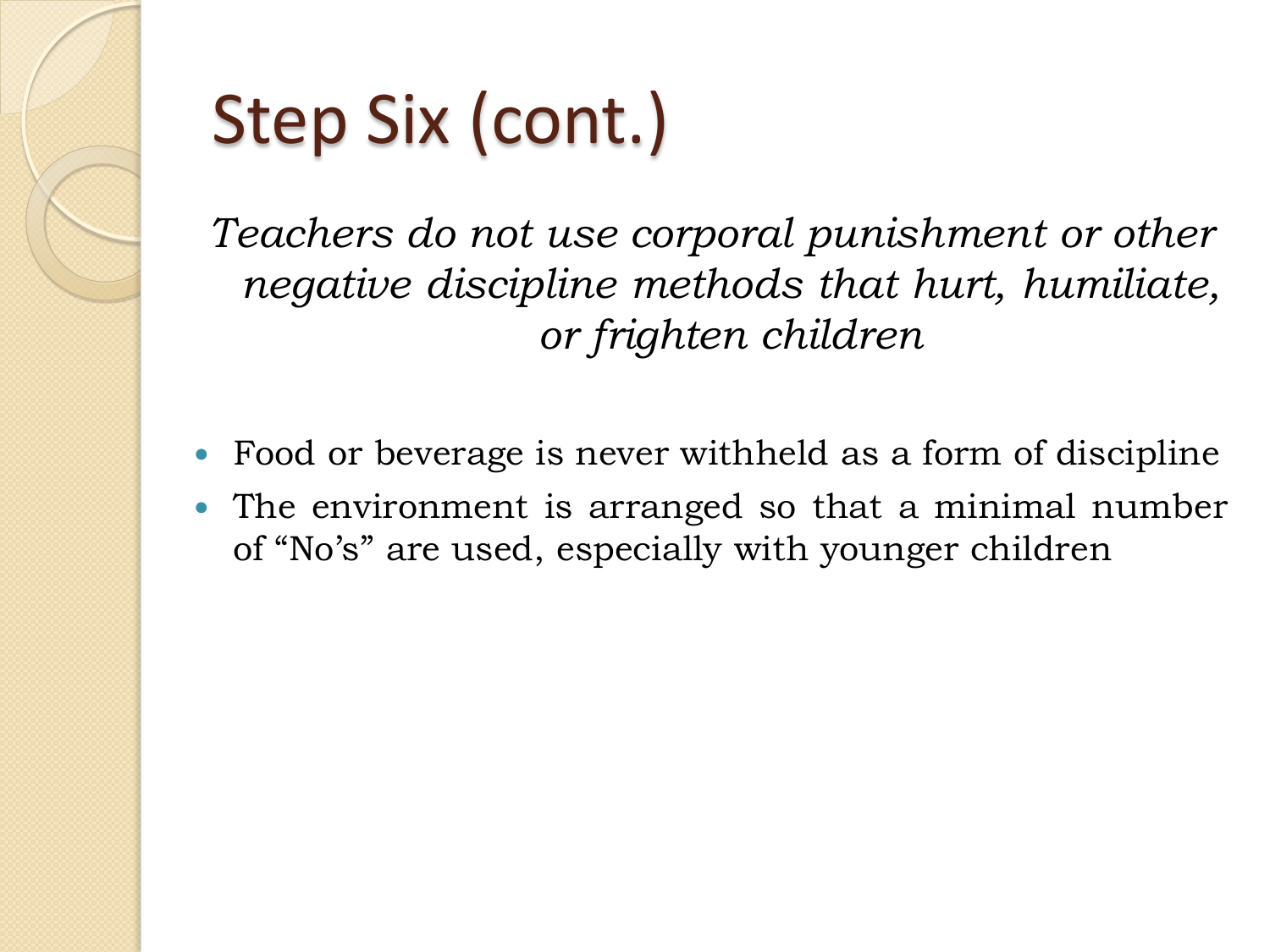

#### Step Seven

#### *The overall sound of the group is pleasant most of the time*

- Happy laughter, excitement, busy activity, pleasant conversation rather than harsh, stressful noise or enforced quiet
- Adult voices do not predominate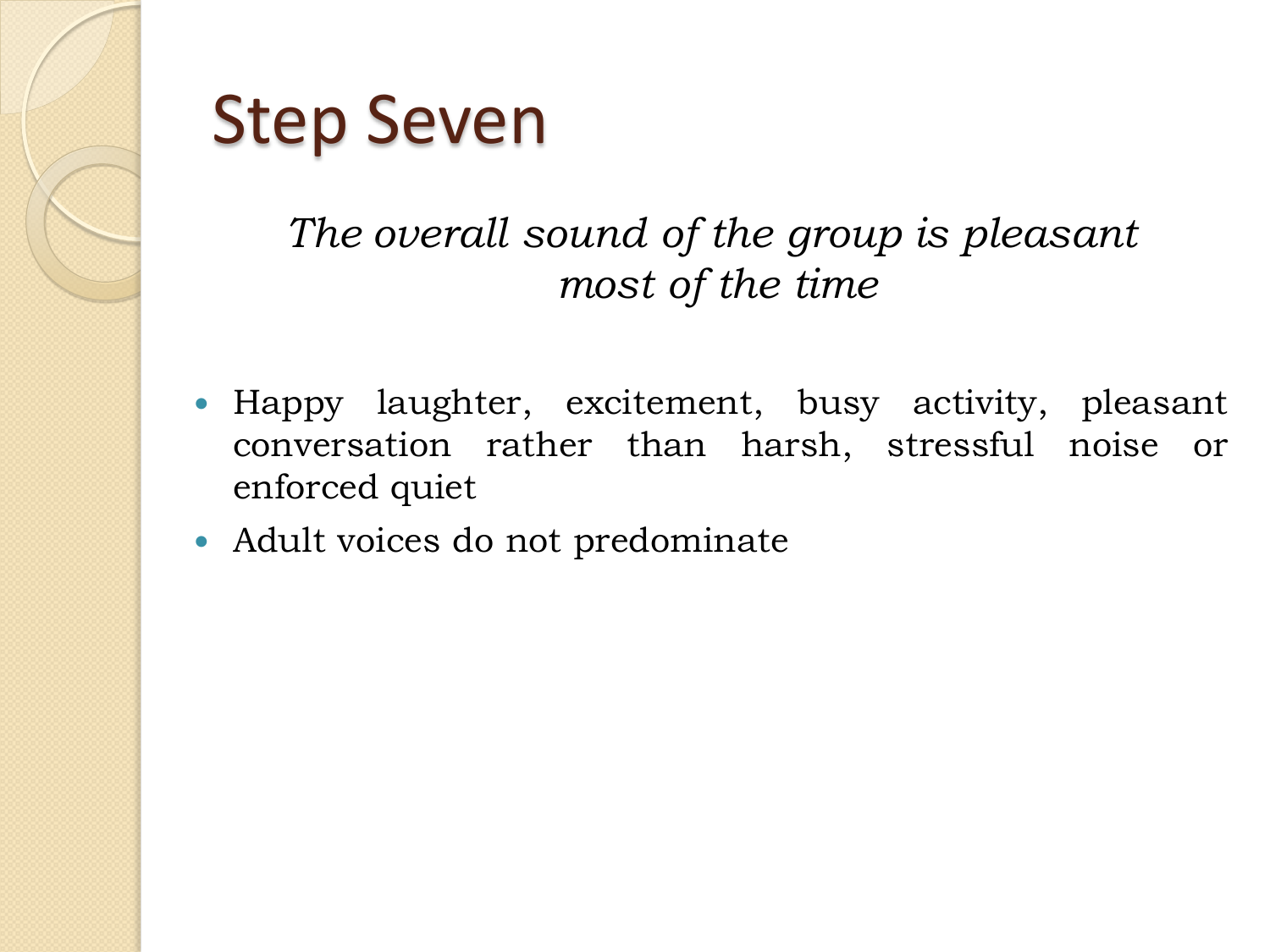# Step Eight

*Teachers support children's emotional development, assisting them to be comfortable, relaxed, happy, and involved in play and other activities*

- Comfort and reassure children who are hurt, fearful, or otherwise upset
- Help children deal with anger, frustration, or sadness by comforting, identifying, and reflecting feelings
- Intervene quickly when children's responses to each other become physically aggressive, discuss the inappropriateness of such action, and help children to develop more positive strategies to solve conflict
- Encourage children to verbalize feelings and ideas, including both positive and negative emotions. Supply words for very young children to describe feelings, discuss alternative solutions with children 2 years and older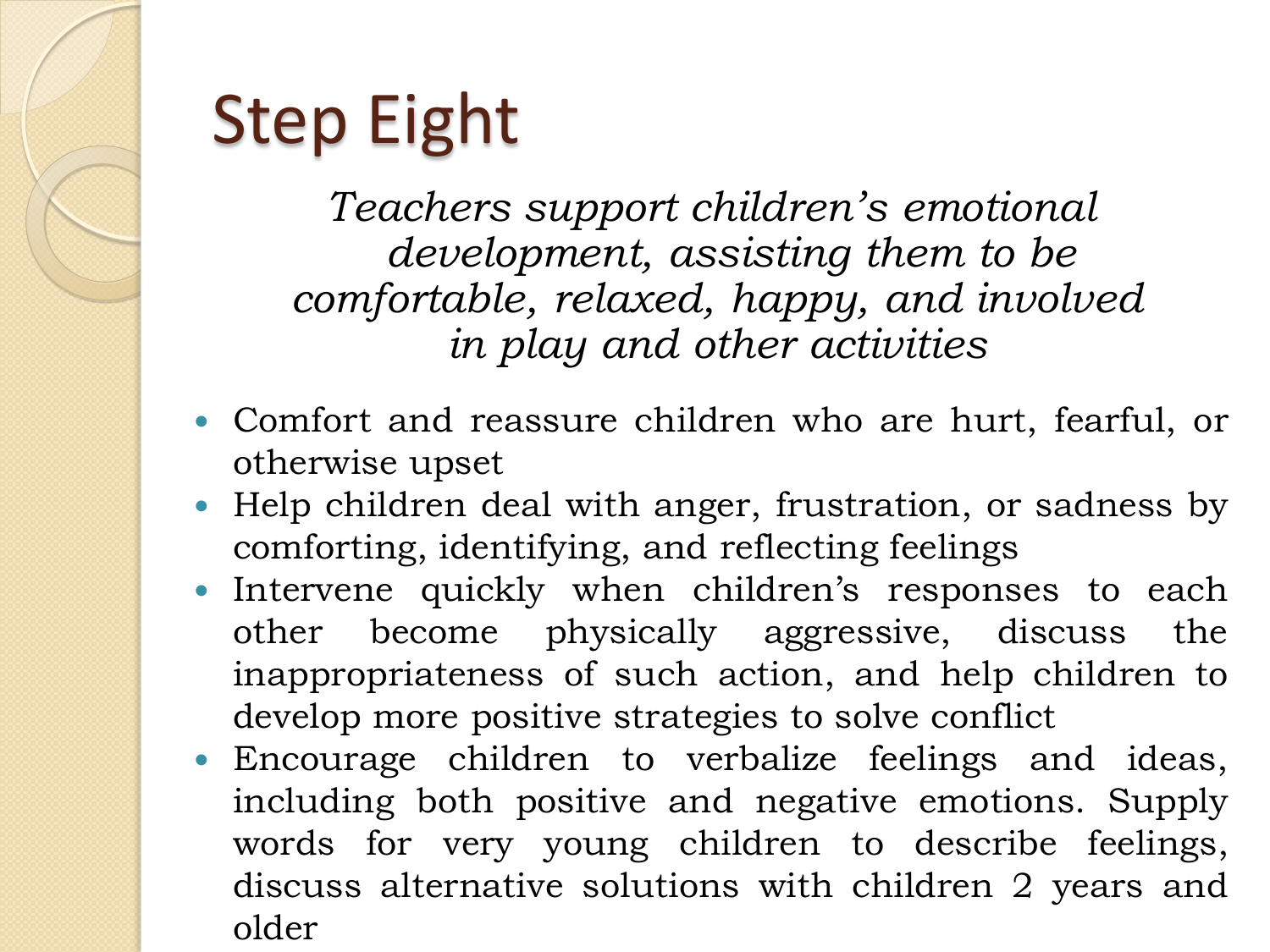

## Step Nine

*Teachers recognize and encourage pro-social behaviors among children, such as cooperation, helping taking turns, talking to solve problems, and concern for others. Expectations of children's social behavior are developmentally appropriate. Teachers support children's beginning of friendships and provide opportunities for children to learn from each other as well as adults.*

- Infants interact (look, touch gently, vocalize) freely with one another as teachers observe, alert to respond and model safe interactions
- Two pieces of the same popular equipment are available so toddlers are not forced to share too often
- Preschoolers are encouraged to cooperate in small groups
- Kindergartners work with small, flexible groups on extended projects and participate in group problem solving
- School age children have the opportunities to participate in group games or to work or play alone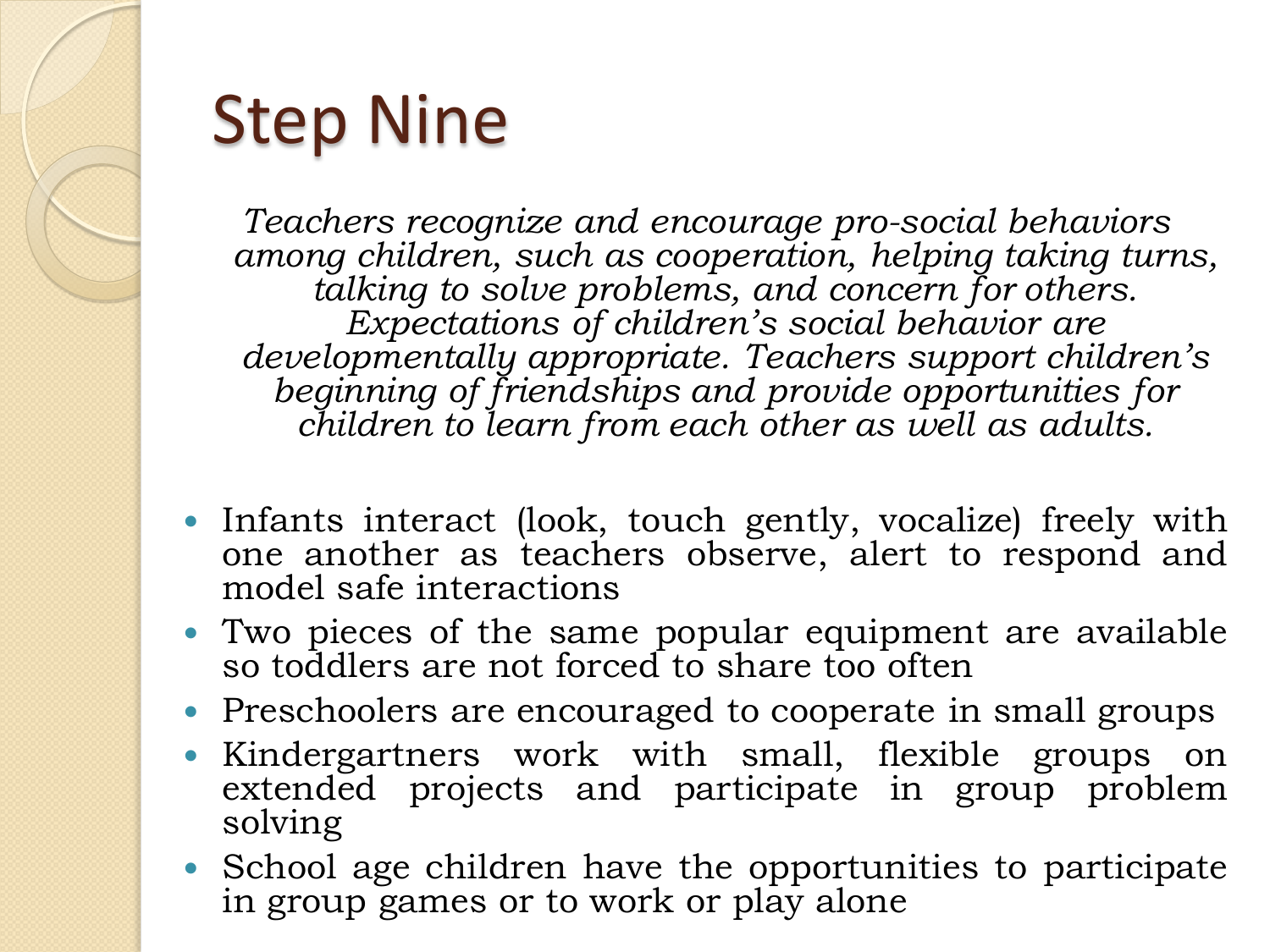

## Step Ten

*Teachers use a variety of teaching strategies to enhance children's learning and development throughout the day*

- Stimulate children's thinking and extend their learning using verbal methods such as posing problems, asking questions, and making comments and suggestions
- Introduce children to new experiences, ideas, and challenges
- Coach and/or directly guide children in the acquisition of specific skills as needed, being careful to challenge, but not frustrate any child